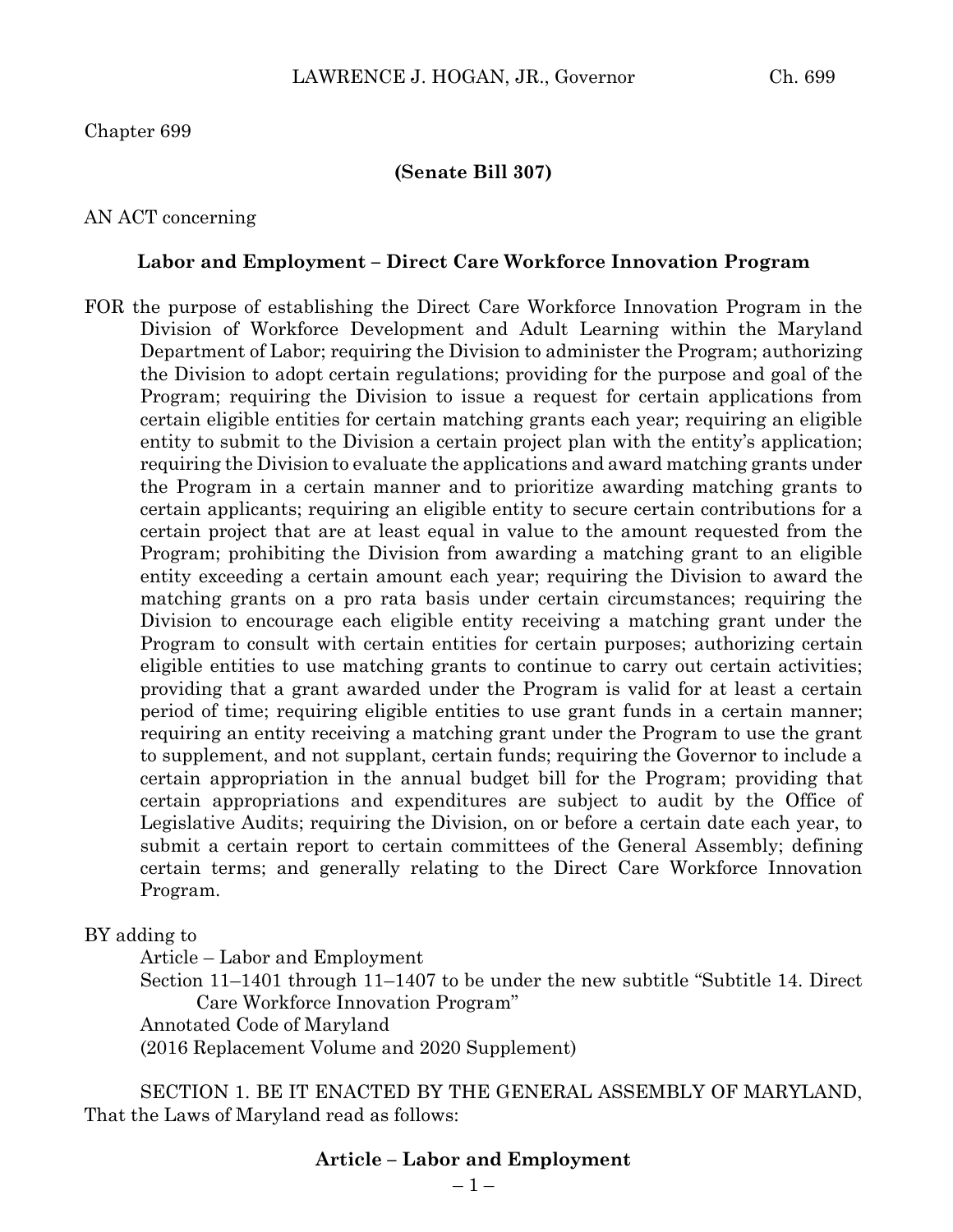# **SUBTITLE 14. DIRECT CARE WORKFORCE INNOVATION PROGRAM.**

**11–1401.**

**(A) IN THIS SUBTITLE THE FOLLOWING WORDS HAVE THE MEANINGS INDICATED.**

**(B) (1) "DIRECT CARE WORKER" MEANS AN INDIVIDUAL WHOSE OCCUPATION IS CLASSIFIED UNDER THE 2018 STANDARD OCCUPATIONAL CLASSIFICATIONS OF THE U.S. DEPARTMENT OF LABOR AS:**

- **(I) A HOME HEALTH AIDE (31–1121);**
- **(II) A PERSONAL AIDE (31–1122);**
- **(III) A NURSING ASSISTANT (31–1131); OR**
- **(IV) A PSYCHIATRIC AIDE (31–1133).**

**(2) "DIRECT CARE WORKER" INCLUDES A GERIATRIC NURSING ASSISTANT.**

**(C) "DIVISION" MEANS THE DIVISION OF WORKFORCE DEVELOPMENT AND ADULT LEARNING.**

**(D) "ELIGIBLE ENTITY" MEANS A NONPROFIT ORGANIZATION, A LABOR ORGANIZATION, AN EMPLOYER OF DIRECT CARE WORKERS, OR AN ENTITY WITH SHARED LABOR–MANAGEMENT OVERSIGHT:**

**(1) WITH AN ESTABLISHED RECORD OF RECRUITING OR PROVIDING TRAINING TO DIRECT CARE WORKERS; OR**

**(2) THAT ESTABLISHES A TRAINING PROGRAM IN CONSULTATION WITH AN ORGANIZATION WITH AN ESTABLISHED RECORD OF PROVIDING TRAINING TO DIRECT CARE WORKERS.**

**(E) "PROGRAM" MEANS THE DIRECT CARE WORKFORCE INNOVATION PROGRAM.**

**11–1402.**

**(A) THERE IS A DIRECT CARE WORKFORCE INNOVATION PROGRAM IN THE DIVISION.**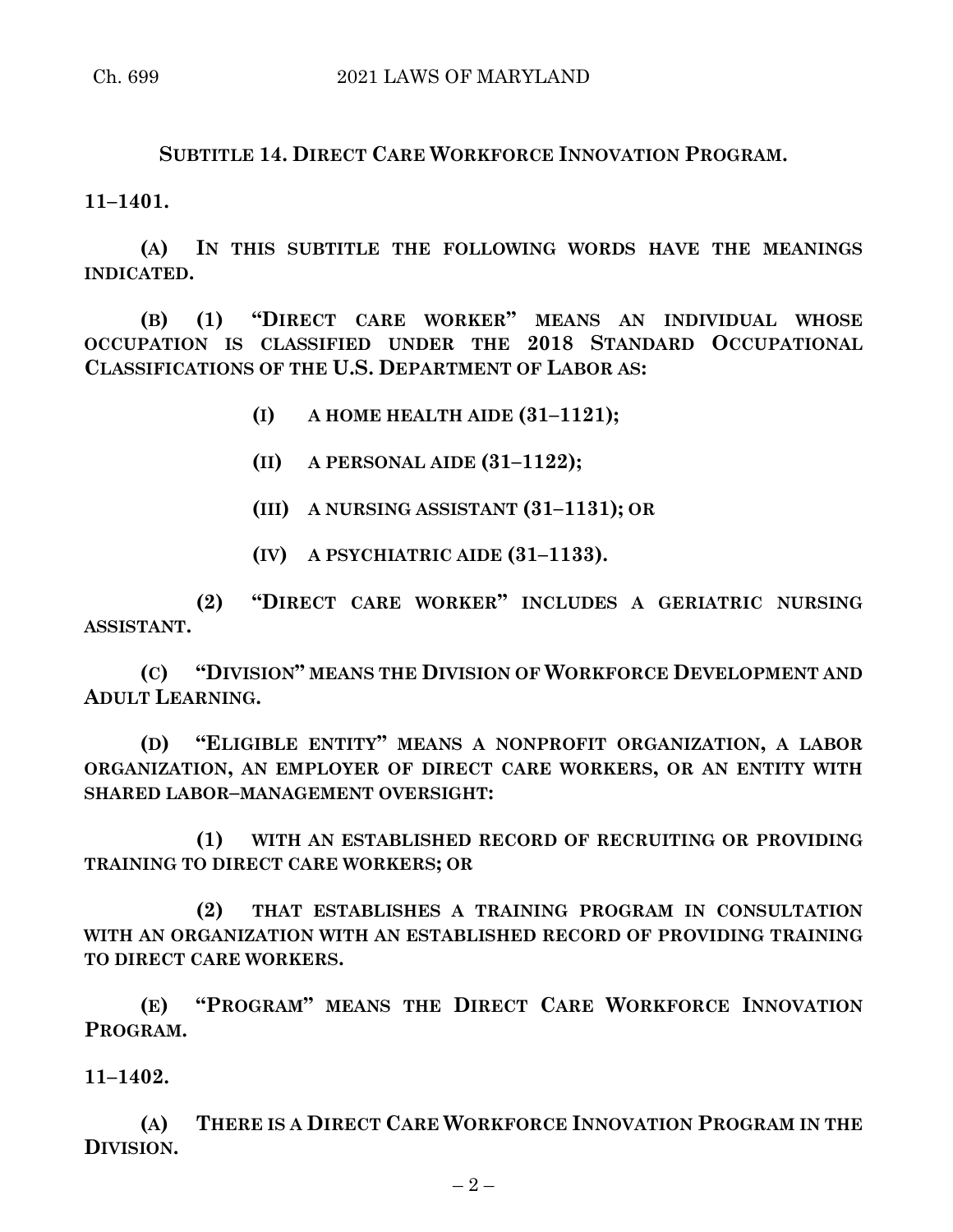**(B) THE DIVISION SHALL ADMINISTER THE PROGRAM.**

**(C) THE DIVISION MAY ADOPT REGULATIONS TO IMPLEMENT THIS SUBTITLE.**

**11–1403.**

**(A) THE PURPOSE OF THE PROGRAM IS TO PROVIDE MATCHING GRANTS TO ELIGIBLE ENTITIES TO CREATE AND EXPAND ON SUCCESSFUL RECRUITMENT AND RETENTION STRATEGIES THAT ADDRESS THE RANGE OF POTENTIAL BARRIERS TO INCREASING THE NUMBER OF DIRECT CARE WORKERS.**

**(B) THE GOAL OF THE PROGRAM IS TO ENSURE THE AVAILABILITY OF TRAINED DIRECT CARE WORKERS ACROSS THE STATE.**

**11–1404.**

**(A) EACH YEAR, THE DIVISION SHALL ISSUE A REQUEST FOR APPLICATIONS FROM ELIGIBLE ENTITIES FOR MATCHING GRANTS OFFERED UNDER THE PROGRAM.**

**(B) TO RECEIVE A MATCHING GRANT UNDER THE PROGRAM, AN ELIGIBLE ENTITY SHALL SUBMIT TO THE DIVISION WITH THE ENTITY'S APPLICATION A PROJECT PLAN FOR EACH PROJECT TO BE DEVELOPED AND CARRIED OUT, OR FOR ACTIVITIES TO BE CONTINUED, WITH THE GRANT.**

**(C) A PROJECT PLAN SUBMITTED BY AN ELIGIBLE ENTITY UNDER SUBSECTION (B) OF THIS SECTION SHALL INCLUDE A DESCRIPTION OF:**

**(1) CURRENT OR PROJECTED JOB OPENINGS FOR, OR RELEVANT LABOR MARKET INFORMATION RELATED TO, DIRECT CARE WORKERS IN THE REGION TO BE SERVED BY THE PROJECT, AND THE GEOGRAPHIC SCOPE OF THE WORKFORCE TO BE SERVED BY THE PROJECT;**

**(2) SPECIFIC EFFORTS AND STRATEGIES THAT THE PROJECT WILL UNDERTAKE TO REDUCE BARRIERS TO THE RECRUITMENT, RETENTION, OR ADVANCEMENT OF DIRECT CARE WORKERS;**

**(3) IF APPLICABLE, ANY OTHER INNOVATIVE MODELS OR PROCESSES THE ELIGIBLE ENTITY WILL IMPLEMENT TO SUPPORT THE RETENTION OF DIRECT CARE WORKERS;**

**(4) THE SUPPORTIVE SERVICES AND BENEFITS TO BE PROVIDED TO DIRECT CARE WORKERS TO SUPPORT THE RETENTION OF DIRECT CARE WORKERS;**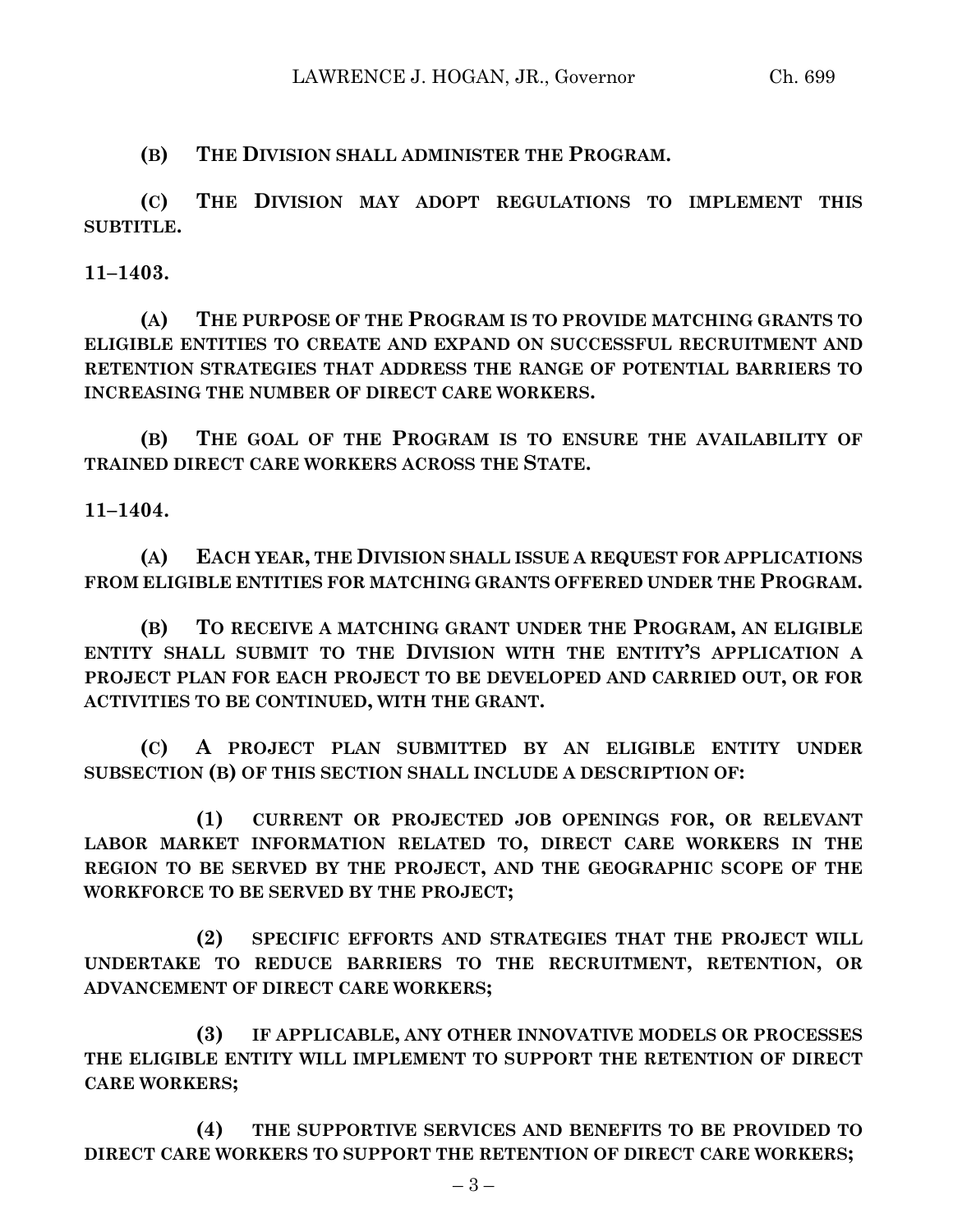**(5) HOW THE ELIGIBLE ENTITY WILL MAKE USE OF CAREER PLANNING TO SUPPORT THE IDENTIFICATION OF ADVANCEMENT OPPORTUNITIES AND CAREER PATHWAYS FOR DIRECT CARE WORKERS IN THE REGION TO BE SERVED BY THE PROJECT;**

**(6) HOW THE ELIGIBLE ENTITY WILL COLLECT AND SUBMIT TO THE DIVISION WORKFORCE DATA AND OUTCOMES OF THE PROJECT;**

**(7) AN ASSURANCE THAT ANY BENEFIT OR SERVICE PROVIDED UNDER THE PROJECT WILL BE PROVIDED AT NO COST TO DIRECT CARE WORKERS OR INDIVIDUALS ASSISTED BY DIRECT CARE WORKERS;**

**(8) HOW THE ELIGIBLE ENTITY WILL CONSULT WITH DIRECT CARE WORKERS, REPRESENTATIVES OF DIRECT CARE WORKERS, INDIVIDUALS ASSISTED BY DIRECT CARE WORKERS, AND THE FAMILIES OF INDIVIDUALS ASSISTED BY DIRECT CARE WORKERS THROUGHOUT THE PROJECT;**

**(9) THE METHODS THE ELIGIBLE ENTITY WILL USE TO INFORM PARTICIPANTS IN THE PROJECT ABOUT THEIR RIGHTS AS DIRECT CARE WORKERS; AND**

**(10) OUTREACH EFFORTS TO INDIVIDUALS FOR PARTICIPATION IN THE PROJECT, INCLUDING TARGETED OUTREACH EFFORTS TO:**

**(I) INDIVIDUALS WHO ARE RECIPIENTS OF, OR ELIGIBLE FOR, ASSISTANCE UNDER A STATE PROGRAM FUNDED UNDER PART A OF TITLE IV OF THE SOCIAL SECURITY ACT; AND**

**(II) INDIVIDUALS WHO HAVE BARRIERS TO EMPLOYMENT.**

**11–1405.**

**(A) IN EVALUATING THE APPLICATIONS SUBMITTED IN ACCORDANCE WITH § 11–1404 OF THIS SUBTITLE AND SELECTING ELIGIBLE ENTITIES TO RECEIVE A MATCHING GRANT UNDER THE PROGRAM, THE DIVISION SHALL:**

**(1) SEEK EQUITABLE GEOGRAPHIC AND DEMOGRAPHIC DIVERSITY, INCLUDING RURAL AND URBAN AREAS;**

**(2) ENSURE THAT SELECTED ELIGIBLE ENTITIES WILL SERVE AREAS WHERE DIRECT CARE, OR A RELATED OCCUPATION, IS AN IN–DEMAND INDUSTRY SECTOR OR OCCUPATION; AND**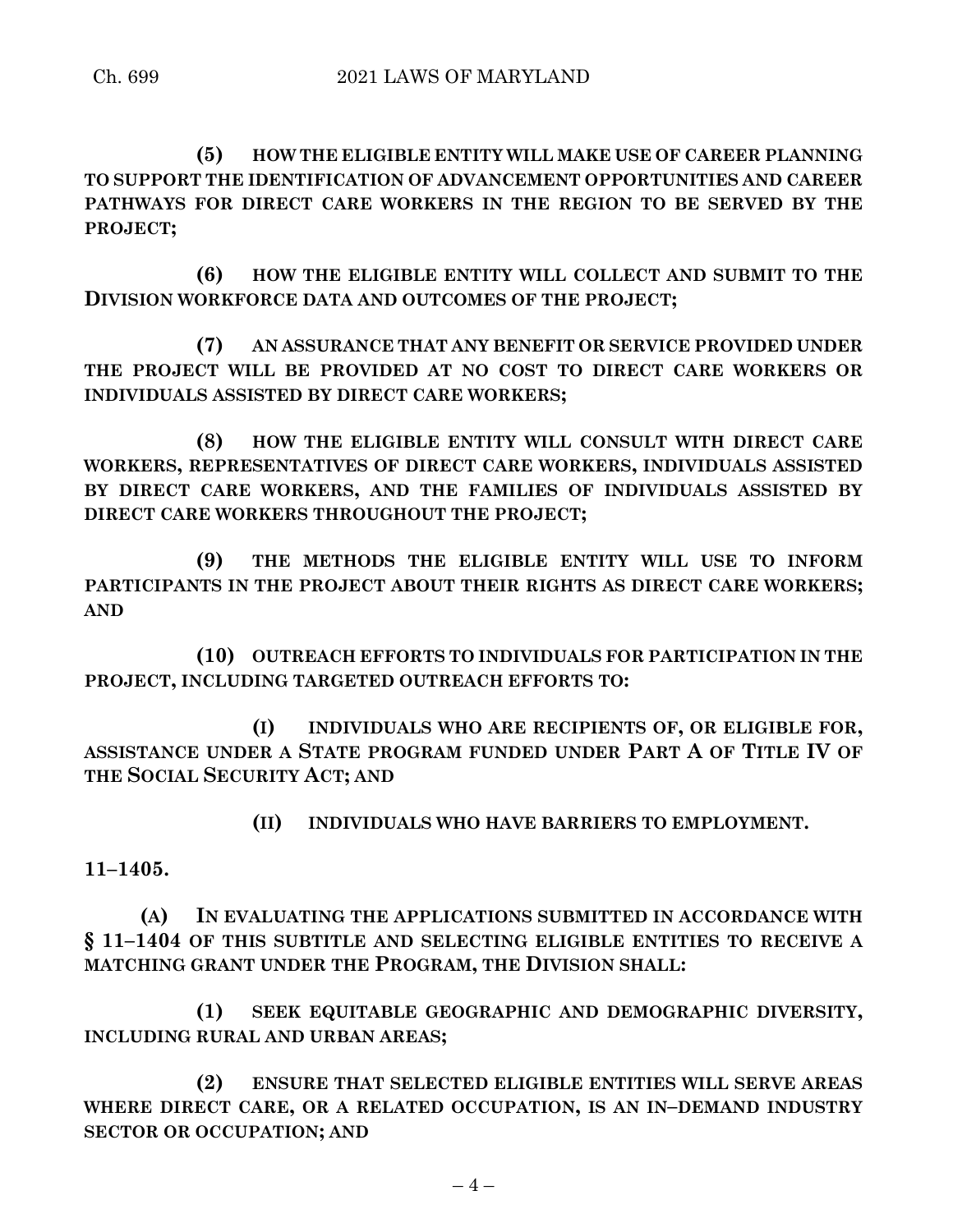**(3) GIVE PRIORITY TO ELIGIBLE ENTITIES PROPOSING TO PREDOMINATELY SERVE THE INDIVIDUALS DESCRIBED UNDER § 11–1404(C)(10)(I) AND (II) OF THIS SUBTITLE.**

**(B) AN ELIGIBLE ENTITY SHALL SECURE CONTRIBUTIONS FOR THE PROJECT IN AN AMOUNT OF MONEY OR OTHER CONSIDERATION AT LEAST EQUAL IN VALUE TO THE AMOUNT OF MONEY REQUESTED FROM THE PROGRAM.**

**(C) (1) THE DIVISION MAY NOT AWARD A MATCHING GRANT TO AN ELIGIBLE ENTITY THAT EXCEEDS \$50,000 EACH YEAR.**

**(2) IF THE DIVISION RECEIVES APPLICATIONS FOR MATCHING GRANTS TOTALING MORE THAN THE AMOUNT OF FUNDS APPROPRIATED FOR THE PROGRAM FOR A FISCAL YEAR, THE DIVISION SHALL AWARD THE GRANTS ON A PRO RATA BASIS.**

**(D) THE DIVISION SHALL ENCOURAGE EACH ELIGIBLE ENTITY RECEIVING A MATCHING GRANT UNDER THE PROGRAM, IN DEVELOPING AND CARRYING OUT A PROJECT, TO CONSULT WITH:**

- **(1) INSTITUTIONS OF HIGHER EDUCATION;**
- **(2) THE MARYLAND DEPARTMENT OF HEALTH;**
- **(3) ONE–STOP CAREER CENTERS; AND**

**(4) ORGANIZATIONS WITH EXPERTISE IN THE NEEDS OF WOMEN, RACIAL MINORITIES, IMMIGRANTS, AND THE IMPOVERISHED.**

**(E) AN ELIGIBLE ENTITY THAT CARRIES OUT ACTIVITIES FOR PURPOSES OF RECRUITING, RETAINING, OR PROVIDING ADVANCEMENT OPPORTUNITIES TO DIRECT CARE WORKERS BEFORE RECEIPT OF A MATCHING GRANT UNDER THE PROGRAM MAY USE THE GRANT TO CONTINUE CARRYING OUT THOSE ACTIVITIES.**

**(F) A MATCHING GRANT AWARDED UNDER THE PROGRAM SHALL BE VALID FOR AT LEAST 3 YEARS.**

**(G) AN ELIGIBLE ENTITY RECEIVING A MATCHING GRANT UNDER THE PROGRAM SHALL USE THE FUNDS TO CARRY OUT AT LEAST ONE PROJECT OR TO CONTINUE AN ACTIVITY COMMENCED BEFORE RECEIPT OF THE GRANT THAT:**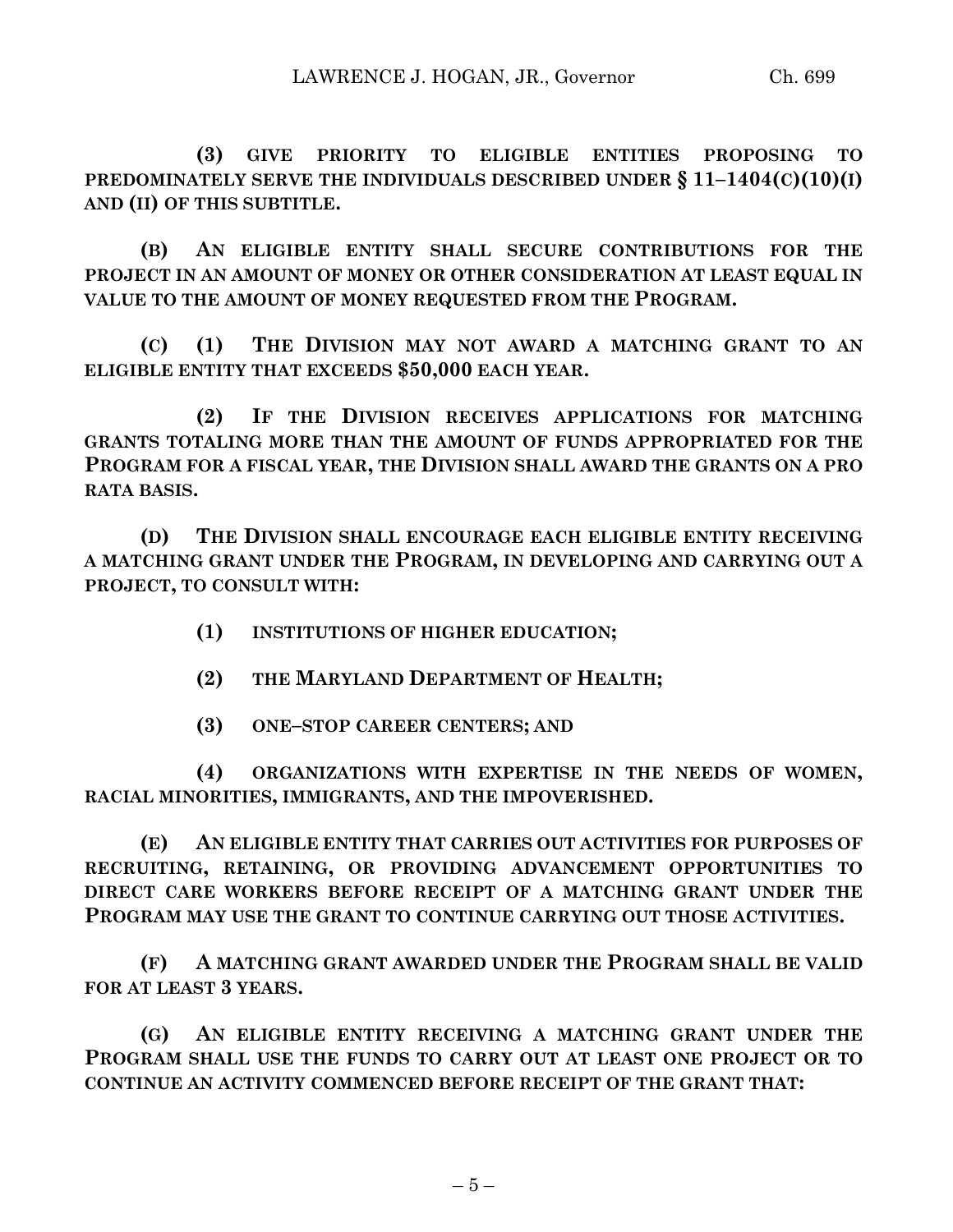**(1) DEVELOPS AND IMPLEMENTS A STRATEGY FOR THE RECRUITMENT, RETENTION, OR ADVANCEMENT OF DIRECT CARE WORKERS THAT INCLUDES AN ACTIVITY DESCRIBED IN THE ELIGIBLE ENTITY'S APPLICATION; AND**

**(2) PROVIDES COMPENSATION TO EACH DIRECT CARE WORKER FOR ANY TRAINING RECEIVED UNDER THE PROJECT OR ACTIVITY.**

**(H) (1) AN ELIGIBLE ENTITY RECEIVING A MATCHING GRANT UNDER THE PROGRAM MAY USE NOT MORE THAN 10% OF THE FUNDS OF THE GRANT FOR COSTS ASSOCIATED WITH THE ADMINISTRATION OF A PROJECT UNDER THE PROGRAM.**

**(2) AN ELIGIBLE ENTITY RECEIVING A MATCHING GRANT UNDER THE PROGRAM SHALL USE AT LEAST 5% OF THE FUNDS OF THE GRANT TO PROVIDE DIRECT FINANCIAL ASSISTANCE, SUCH AS SUPPORTIVE SERVICES, TO DIRECT CARE WORKERS TO SUPPORT THE FINANCIAL NEEDS OF THE DIRECT CARE WORKERS TO ENTER, REMAIN ENROLLED IN, AND COMPLETE THE PROJECT ASSISTED BY THE GRANT.**

**(3) AN ELIGIBLE ENTITY RECEIVING A MATCHING GRANT UNDER THE PROGRAM SHALL USE THE GRANT TO SUPPLEMENT, AND NOT SUPPLANT, THE AMOUNT OF FUNDS THAT, IN THE ABSENCE OF THE GRANT, WOULD BE AVAILABLE TO ADDRESS THE RECRUITMENT, RETENTION, OR ADVANCEMENT OF DIRECT CARE WORKERS IN THE REGION SERVED BY THE ELIGIBLE ENTITY.**

**11–1406.**

**(A) FOR EACH FISCAL YEAR, THE GOVERNOR SHALL INCLUDE IN THE ANNUAL BUDGET BILL AN APPROPRIATION OF AT LEAST \$250,000 FOR THE PROGRAM.**

**(B) APPROPRIATIONS AND EXPENDITURES MADE FOR THE PURPOSE OF IMPLEMENTING THE PROGRAM, INCLUDING THE USE OF ANY FUNDS RECEIVED BY A PERSON UNDER ANY COMPONENT OF THE PROGRAM, ARE SUBJECT TO AUDIT BY THE OFFICE OF LEGISLATIVE AUDITS AS PROVIDED IN § 2–1220 OF THE STATE GOVERNMENT ARTICLE.**

**11–1407.**

**ON OR BEFORE DECEMBER 1 EACH YEAR, BEGINNING IN 2022, THE DIVISION SHALL REPORT TO THE SENATE FINANCE COMMITTEE AND THE HOUSE HEALTH AND GOVERNMENT OPERATIONS COMMITTEE, IN ACCORDANCE WITH § 2–1257 OF THE STATE GOVERNMENT ARTICLE, ON:**